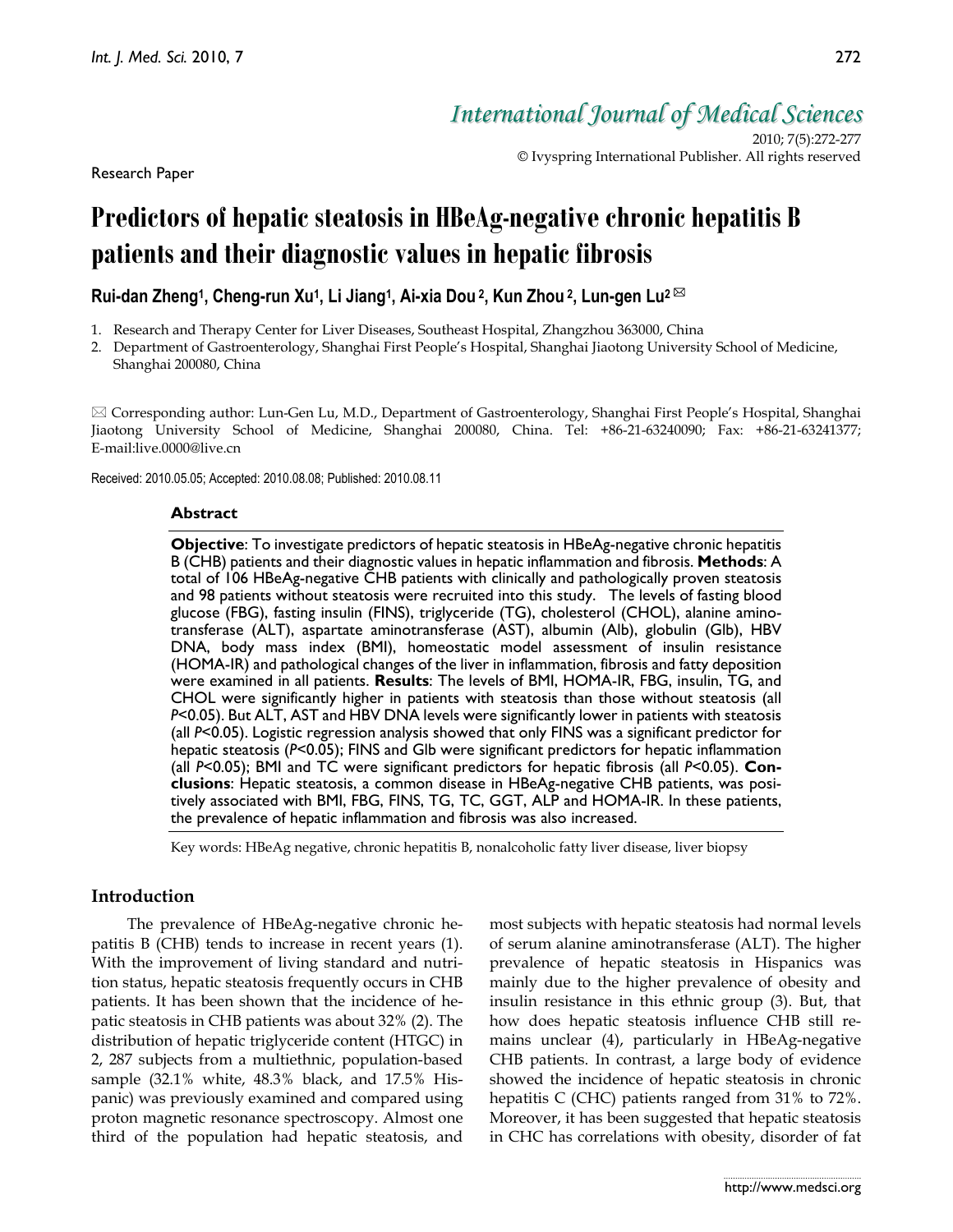metabolism, insulin resistance and HCV genotypes (5). This study analyzed and compared the clinical and histological features of HBeAg-negative CHB patients with or without hepatic steatosis, so as to evaluate the predictors of clinical and pathological characteristics in these patients with steatosis and their diagnostic values in hepatic fibrosis.

## **Patients and methods**

### **Patients**

A total of 204 HBeAg-negative CHB patients were recruited from the Research and Therapy Center for Liver Diseases of China Southeast Hospital from May 2005 to March 2009. Most patients did not drink alcohol, and alcohol consumption in the remaining patients was less than 20g/day. These patients were divided in two groups according to presence of hepatic steatosis. Among all HBeAg-negative CHB participants, 106 were diagnosed as hepatic steatosis (83 men and 23 women, mean age: 41.08±10.23 years) and the remaining 98 patients were excluded from hepatic steatosis (79 men and 19 women, mean age 39.4±9.81 years). Their diagnoses were finally confirmed by clinical presentations and pathological features. The criteria for hepatic steatosis were based on the American Association for the Study of Liver Diseases Practice Guidelines (2007) (6). Hepatitis A virus (HAV), HCV, Hepatitis D virus (HDV) and Hepatitis E virus (HEV) infection, drug-induced hepatitis, alcoholic hepatitis and autoimmune hepatitis were all excluded. Clinical data were obtained and recorded immediately after enrollment.

### **Body mass index (BMI)**

BMI was calculated as the individual's body weight divided by the square of his or her height. According to the new BMI criteria for Asians by the regional office for the western pacific region of WHO (WHO Technical Report Series No. 894, WHO, Geneva, 2000), normal weight, overweight, Obese Class I and Obese Class II were defined by BMI= 18.5-22.9  $kg/m<sup>2</sup>$ , 23.0-24.9 kg/m<sup>2</sup>, 25.0-29.9kg/m<sup>2</sup> and ≥30  $kg/m<sup>2</sup>$ , respectively.

#### **Serum markers of HBV**

HBV markers, including HBsAg, anti-HBs, anti-HBc, HBeAg and anti-HBe were measured by enzyme-linked immunosorbent assay (Livzon Group Reagent Factory, Guangdong, China).

## **HBV DNA**

The HBV DNA level was determined by quantitative polymerase chain reaction (qPCR) (AcuGen HBV quantitative test; Biotronic Corp., Lowell, Mass.) with the fluorescent HBV DNA probes provided by the same company. Asymmetric primer 1 was 5′-TGTCTCGTGTTACAGGCGGGGT-3', asymmetric primer 2 was 5'-GAGGCATAGCAGCAGGA GAAGAG-3', and fluorescent primer was 5′-TCGCTGGAAGTGTCTGCGGCGT-3'.

#### **Serum assays**

Fasting blood was collected with a un-anticoagulated vacuum blood collection tube. Serum was separated by centrifugation at 4°C and stored in a sterile tube at -40°C within 4 h. The levels of fasting blood glucose (FBG), insulin, triglyceride (TG), cholesterol (CHOL), ALT, aspartate aminotransferase (AST), γ-glutamyltransferase (GGT), alkaline phosphatases (ALP), albumin (Alb) and globulin (Glb) were determined.

## **Homeostatic model assessment of insulin resistance (HOMA-IR)**

HOMA-IR was calculated by means of the homeostasis model assessment (HOMA-R) previously described, where HOMA-R=insulin/(22.5 e - ln glucose)  $(Y)$ .

#### **Histological evaluation**

All 204 specimens from liver biopsy were 1.0~2.5 cm in length. Liver biopsy was performed to obtain the specimens under the guidance of ultrasound within 1 week after admission, using a needle with an internal diameter of 1.4 mm (Quick-Cut; Hakko. Company, Japan). Each specimen was longer than 1 cm and had more than 6 portal areas. Specimens were fixed in buffered formalin, embedded in paraffin, and stained with hematoxylin-eosin-safran and Masson's trichrome. Hepatic steatosis, stage of fibrosis and grade of disease activity were determined according to the Guidelines for the assessment and management of non-alcoholic fatty liver disease in the Asia-Pacific region (8). Microvesicular steatosis was also graded as: F0 (<5% hepatocytes with microvesicular steatosis), F1 (5~30% hepatocytes involved), F2 (31~50% hepatocytes involved), F3 (51~75% involved) and F4 (>75% hepatocytes involved). Fibrosis stage was defined as S0 (no fibrosis), S1 (mild fibrosis), S2 (moderate fibrosis), S3 (severe fibrosis), and S4 (cirrhosis), and grade of disease activity was defined as G0 (no activity), G1 (mild activity), G2 (moderate activity), and G3 (severe activity). All the sections were blindly and independently assessed by 3 pathologists and the results were processed by the Kappa concordance test. The inter- and intra-observer agreements were excellent.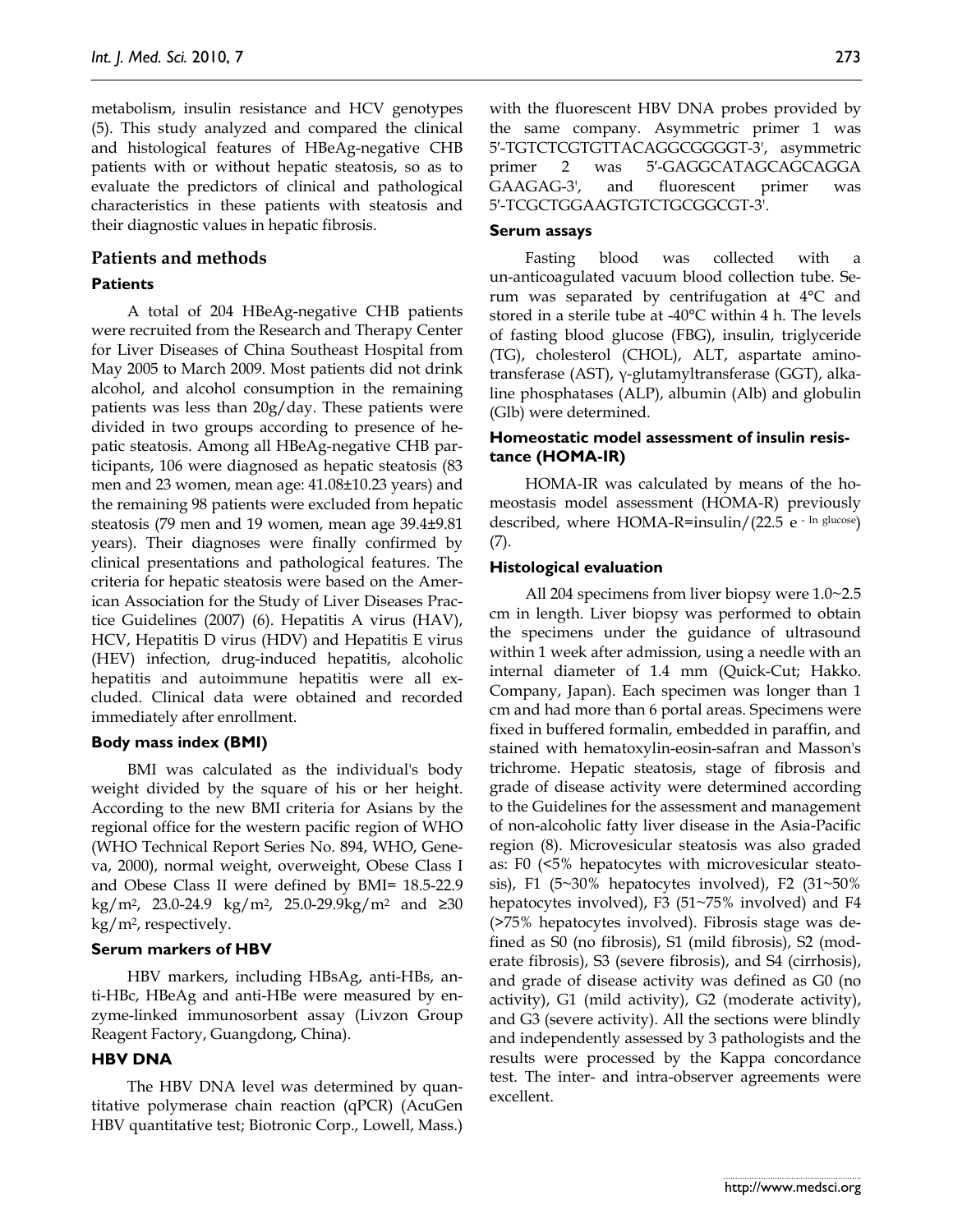#### **Statistical analysis**

Data were analyzed with the SPSS 12.0 statistical package (SPSS Inc., Chicago, IL, USA). Baseline characteristics and anthropometric indices were expressed as means ± standard deviation (SD) or percentage frequency, if necessary. The baseline characteristic and anthropometric indices were compared between HBeAg-negative CHB patients with steatosis and those without steatosis by independent *t* test for continuous variables and Chi-square test for categorical variables. A binary logistic regression model was used to determine predictors and their odds ratios for hepatic steastosis among HBeAg-negative CHB patients. To screen the predictors for both hepatic inflammation and fibrosis stages, multivariate logistic regression models with adjustment for age and gender were employed. For all comparisons, two-tailed P values of less than 0.05 were considered statistically significant.

## **Results**

A total of 106 patients were diagnosed as hepatic steatosis (83 men and 23 women, mean age: 41.08±10.23 years), and 98 patients excluded from hepatic steatosis (79 men and 19 women, mean age 39.4±9.81 years) served as controls. There was no significant difference in age or gender between both groups (*P*>0.05). Clinical characteristics and some anthropometric indices of HBeAg-negative CHB patients with or without steatosis are listed in Table 1. HBeAg-negative CHB patients with steatosis had significantly higher levels of BMI, FBG, FINS, TG, TC, GGT, ALP, Glb and HOMA-IR (*all P*<0.05) than did those without steatosis. However, the HBV DNA, AST, ALT and Alb levels were significantly lower in patients with steatosis (all *P* <0.05).

Histological features of HBeAg-negative CHB patients with or without steatosis were summarized in Table 2.

| Table I Clinical characteristics and anthropometric indices of HBeAg-negative CHB patients with and without steatosis |  |  |
|-----------------------------------------------------------------------------------------------------------------------|--|--|
|-----------------------------------------------------------------------------------------------------------------------|--|--|

|                                   | CHB with steatosis | CHB without steatosis | $P$ value |
|-----------------------------------|--------------------|-----------------------|-----------|
| Number                            | 106                | 98                    |           |
| BMI (kg/m <sup>2</sup> )          | 28.66±1.62         | 20.74±1.01            | 0.0078    |
| $FBG$ (mmol/L)                    | $6.79 \pm 0.84$    | $4.37 \pm 0.26$       | 0.0371    |
| FINS (U/L)                        | 16.31±1.27         | 11.62±0.84            | 0.0013    |
| TG (mmol/l)                       | $3.99 \pm 0.22$    | $2.65 \pm 0.10$       | 0.0064    |
| $TC \, (mmol/l)$                  | $5.87 \pm 0.62$    | $3.70 \pm 0.57$       | 0.0216    |
| ALT (U/L)                         | 110.82±21.59       | 366.90±86.87          | 0.0014    |
| AST (U/L)                         | 92.61±15.38        | 157.62±23.31          | 0.0291    |
| $GGT$ (U/L)                       | 79.99±11.70        | $48.63\pm 6.72$       | 0.0116    |
| ALP(U/L)                          | 157.514±14.72      | 83.46±14.72           | 0.0268    |
| Alb $(g/L)$                       | $41.03\pm4.06$     | 47.89±4.73            | 0.0307    |
| $\mathop{\rm Glb}\nolimits$ (g/L) | 41.84±11.73        | 31.22±7.49            | 0.0053    |
| <b>HOMA-IR</b>                    | $5.86 \pm 1.03$    | $3.02 \pm 0.91$       | 0.0396    |
| $HBV$ DNA ( $log_{10}$ copies/ml) | $3.29 \pm 1.08$    | $5.61 \pm 0.91$       | 0.0081    |

#### **Table 2** Histological features of HBeAg-negative CHB patients with and without steatosis

|                       | CHB with steatosis $(\%)$ | CHB without steatosis $(\%)$ | $P$ value |
|-----------------------|---------------------------|------------------------------|-----------|
| Number                | 106                       | 98                           |           |
| Steatosis             |                           |                              |           |
| F <sub>0</sub>        | $\overline{0}$            | 98(100)                      |           |
| F1                    | 23(21.70)                 | 0                            |           |
| F2                    | 25(23.58)                 | $\boldsymbol{0}$             |           |
| F <sub>3</sub>        | 34(32.08)                 | $\boldsymbol{0}$             |           |
| F4                    | 24(22.64)                 | $\boldsymbol{0}$             |           |
| Inflammation activity |                           |                              |           |
| G <sub>0</sub>        | 17(16.04)                 | 4(4.08)                      | 0.019     |
| G1                    | 51(48.11)                 | 13(13.27)                    | 0.000     |
| G <sub>2</sub>        | 23(21.70)                 | 47(47.96)                    | 0.002     |
| G <sub>3</sub>        | 15(14.15)                 | 34(34.69)                    | 0.010     |
| Fibrosis stage        |                           |                              |           |
| S <sub>0</sub>        | 34(32.08)                 | 2(2.04)                      | 0.000     |
| S <sub>1</sub>        | 49(46.22)                 | 15(15.31)                    | 0.000     |
| S <sub>2</sub>        | 11(10.38)                 | 23(23.47)                    | 0.046     |
| S <sub>3</sub>        | 6(5.66)                   | 42(42.85)                    | 0.000     |
| S <sub>4</sub>        | 6(5.66)                   | 16(16.33)                    | 0.054     |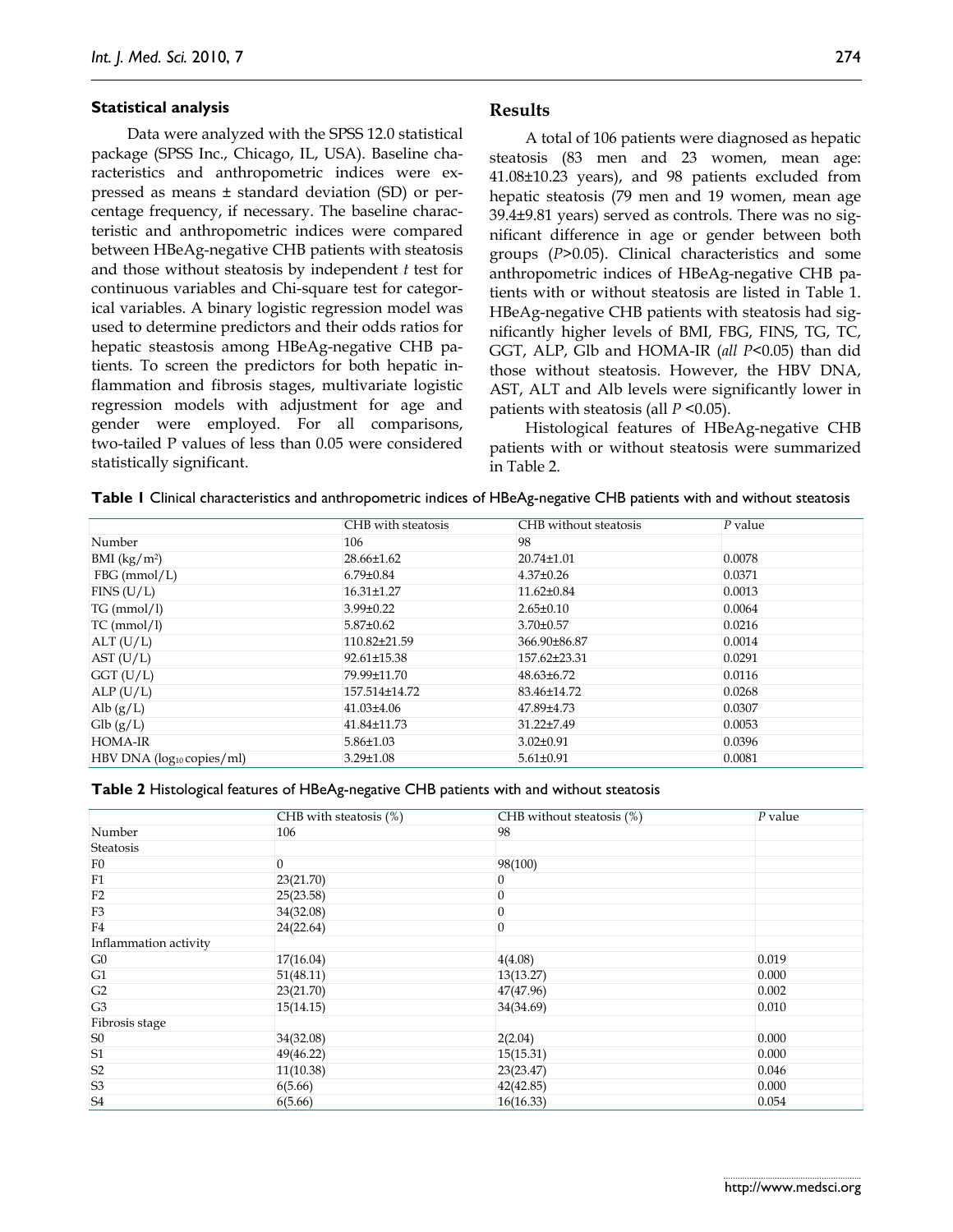The results of binary logistic regression are shown in Table 3. Among all indices and laboratory characteristics, FINS was the only characteristic that strongly associated with hepatic steatosis in HBeAg-negative CHB patients. The OR of FINS (every 1-unit increase) was 31.757 [95% confidence interval (CI) 6.899~45.454, *P*<0.001]. The regression function for predicting hepatic steatosis among HBeAg-negative CHB patients could be defined as P=e-240.827+17.165FINS/(1+ e-240.827+17.165FINS). The results of multivariate regression for hepatic inflammation are shown in Table 4. TG, GGT, Glb, and FINS were all associated with hepatic inflammation in each stage among HBeAg-negative CHB patients, but only FINS and Glb were strong predictors tested by likelihood ratio test (*P*=0.014, and *P*=0.013, respectively). Taken G0 stage as reference, each regression model could be expressed as follows:  $G_1$ : P1=e-3.3-2.347TG-0.057GGT+0.234Glb+0.461FINS/(e-3.3-2.347TG-0.057+0.234 Glb+0.461FINS  $+e^{18.690-1.698TG-0.023GGT+0.083Glb-0.082FINS}$  +  $e^{8.537-2.448T G-0.057GGT+0.034Glb+0.207FINS}$ ;  $G_2$ : P<sub>2</sub>=e<sup>18.690-1.698TG-0.023GGT+0.083Glb-0.082FINS / (e-3.3-2.347TG-0.057+0.23</sup> 4Glb+0.461FINS + e<sup>18.690-1.698TG-0.023GGT+0.083Glb-0.082FINS</sup> +  $e^{8.537-2.448T G-0.057GGT+0.034G lb+0.207FINS}$ ;  $G_3$ :  $P_3=$ 

e8.537-2.448TG-0.057GGT+0.034Glb+0.207FINS/(e-3.3-2.347TG-0.057+0.234Glb+ 0.461FINS  $+e^{18.690-1.698TG-0.023GGT+0.083Glb-0.082FINS}$  +  $e^{8.537 - 2.448T G - 0.057GGT + 0.034Glb + 0.207FINS}$ ;  $G_0$ :  $P_0$ =1/(e<sup>-3.3-2.347TG-0.057+0.234Glb+0.461FINS</sup> +e18.690-1.698TG-0.023GGT+0.083Glb-0.082FINS + e8.537-2.448TG-0.057GGT+0.034Glb+0.207FINS). Similarly, the results of multivariate regression for hepatic fibrosis were shown in Table 5. BMI and TC were strongly predictors of hepatic fibrosis among HBeAg-negative CHB patients tested by likelihood ratio test (*P*=0.033 and *P*=0.025, respectively). Regression function for each stage could be expressed as follows:  $S_1$ :<br> $P_1 = e^{-22.942+0.087BMI+4.203TC}$   $e^{-22.942+0.087BMI+4.203TC}$  $P_1$ =e-22.942+0.087BMI+4.203TC/( e-22.942+0.087BMI+4.203TC+<br>e-14.352-0.390BMI+5.146TC+ e-18.024-0.253BMI+5.224TC+  $e^{-14.352-0.390BM1+5.146TC} + e^{-39.445+0.199BM1+6.543TC}$  $S_2$ :  $P_2$  =  $e^{-14.352-0.390BMI+5.146TC}/($  $e^{-22.942+0.087BMI+4.203TC}$ + $e^{-14.352-0.390BMI+5.146TC}$ e-18.024-0.253BMI+5.224TC+ e-39.445+0.199BMI+6.543TC); S<sub>3</sub>: P<sub>3</sub>=<br>e-18.024-0.253BMI+5.224TC/(e-22.942+0.087BMI+4.203TC+  $e^{-18.024 - 0.253BMI + 5.224TC}/$ e-14.352-0.390BMI+5.146TC+ e-18.024-0.253BMI+5.224TC+  $e^{-39.445+0.199BM1+6.543TC}$ ;  $S_4$ ;  $P_4 = e^{-39.445+0.199BM1+6.543TC}$ <br> $e^{-22.942+0.087BM1+4.203TC}$ <br> $e^{-14.352-0.390BM1+5.146TC}$  $e^{-14.352-0.390BMI+5.146TC}$  $e^{-18.024-0.253BMI+5.224TC}$   $+$   $e^{-39.445+0.199BMI+6.543TC}$ ;  $S_0$ :  $P_0=1/($ e-22.942+0.087BMI+4.203TC+ e-14.352-0.390BMI+5.146TC+ e-18.024-0.253BMI+5.224TC+ e-39.445+0.199BMI+6.543TC).

**Table 3** Binary logistic regression analysis was performed to screen predictors for hepatic steatosis in HBeAg-negative CHB patients

|                        |            | SЕ        | <i>Wald</i> $\chi^2$ |          | OR     | 95% CI       |
|------------------------|------------|-----------|----------------------|----------|--------|--------------|
| <b>FINS</b>            | 17.165     | 1432.081  | 19.148               | 1.210E-3 | 31.757 | 6.899~45.454 |
| Constant               | $-240.827$ | 20161.091 | 20.373               | 6.374E-6 | 0.107  |              |
| $\cos$ and Snell $R^2$ | 0.750      |           |                      |          |        |              |
| Nagelkerke $R^2$       | 0.830      |           |                      |          |        |              |
| Overall percentage     | 82%        |           |                      |          |        |              |

**Table 4** Multinomial logistic regression analysis was performed to screen predictors for hepatic inflammation grades in HBeAg-negative CHB patients. Categorical variables were defined as follows:  $G_0$ : 0,  $G_1$ : 1,  $G_2$ : 2,  $G_3$ : 3.

|             | G | <i>Wald</i> $\chi$ <sup>2</sup> | P     | OR    | $95\%$ CI          | Cox and Snell $R^2$ | Model fitting test |
|-------------|---|---------------------------------|-------|-------|--------------------|---------------------|--------------------|
| TG          |   | 7.004                           | 0.008 | 0.096 | $0.017 - 0.544$    | 0.271               | $P=0.001$          |
|             | 2 | 2.547                           | 0.111 | 0.183 | $0.023 - 1.473$    | 0.271               | $P = 0.001$        |
|             | 3 | 4.331                           | 0.037 | 0.086 | $0.009 - 0.867$    | 0.271               | $P = 0.001$        |
| <b>GGT</b>  |   | 4.330                           | 0.037 | 0.945 | $0.896 - 0.997$    |                     |                    |
|             | 2 | 0.620                           | 0.431 | 0.977 | $0.922 - 1.035$    |                     |                    |
|             | 3 | 3.246                           | 0.072 | 0.944 | $0.887 - 1.005$    |                     |                    |
| Glb         |   | 5.542                           | 0.019 | 1.263 | $1.040 \sim 1.535$ |                     |                    |
|             | 2 | 0.570                           | 0450  | 1.087 | $0.875 - 1.350$    |                     |                    |
|             | 3 | 0.076                           | 0.782 | 1.034 | $0.814 - 1.314$    |                     |                    |
| <b>FINS</b> |   | 0.955                           | 0.328 | 1.585 | $0.629 - 3.995$    |                     |                    |
|             | っ | 2.681                           | 0.102 | 0.435 | $0.161 - 1.178$    |                     |                    |
|             | 3 | 0.137                           | 0.711 | 1.230 | $0.411 - 3.677$    |                     |                    |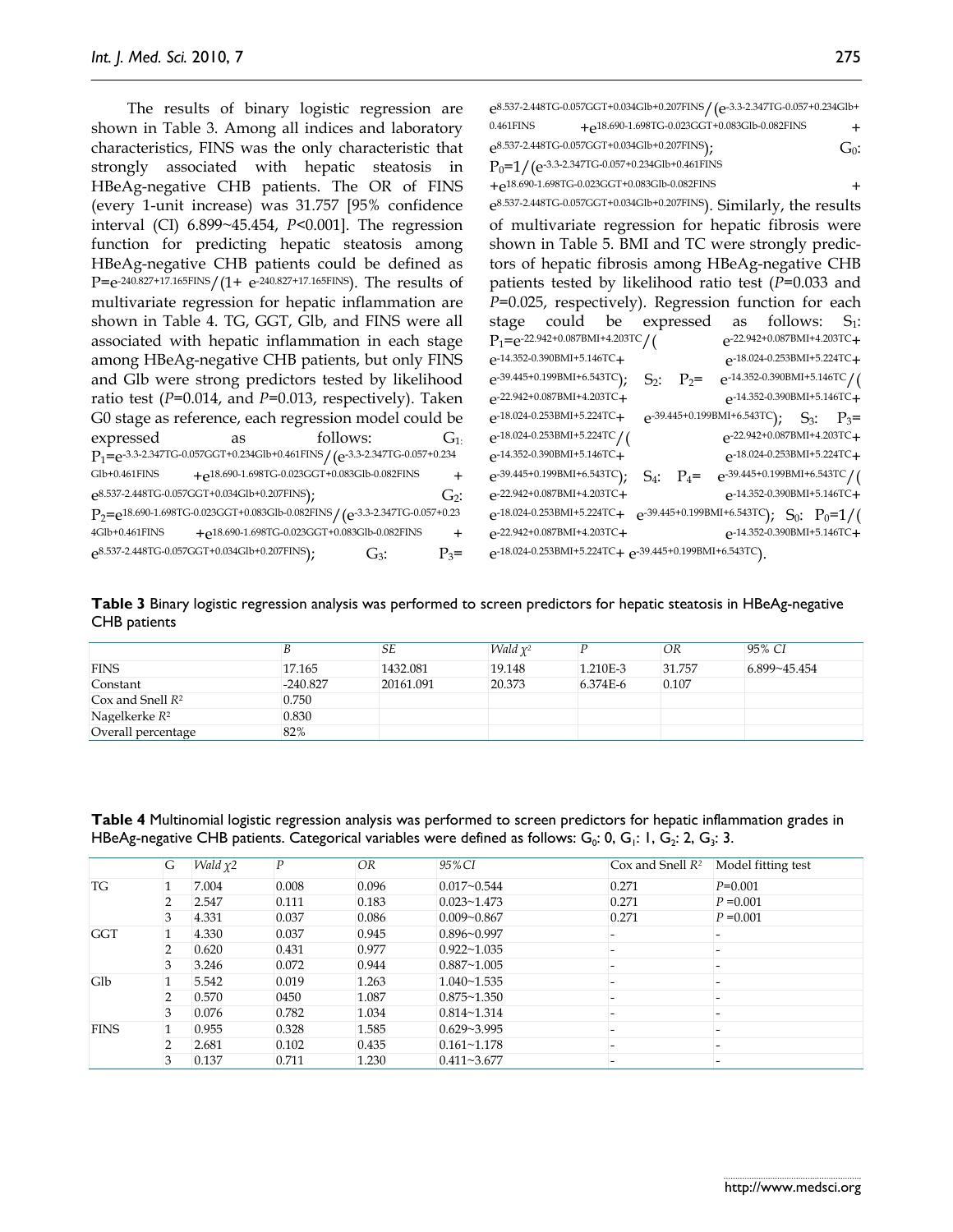| S              | Index      | <i>Wald</i> $\chi$ <sup>2</sup> | D     | OR      | 95% CI              | $Cox$ and Snell $R^2$ | Model $P$ |
|----------------|------------|---------------------------------|-------|---------|---------------------|-----------------------|-----------|
| S <sub>1</sub> | <b>BMI</b> | 0.019                           | 0.890 | 1.090   | $0.320 - 3.717$     | 0.170                 | 0.011     |
|                | TС         | 1.796                           | 0.180 | 66.911  | $0.143 - 31279.998$ |                       |           |
| S <sub>2</sub> | <b>BMI</b> | 0.404                           | 0.525 | 0.677   | $0.203 - 2.256$     | 0.170                 | 0.011     |
|                | ТC         | 2.720                           | 0.099 | 171.712 | $0.379 - 77702.459$ |                       |           |
| S <sub>3</sub> | <b>BMI</b> | 0.174                           | 0.677 | 0.776   | $0.236 - 2.556$     | 0.170                 | 0.011     |
|                | ТC         | 2.838                           | 0.092 | 185.683 | $0.426 - 80963.996$ |                       |           |
| S <sub>4</sub> | BMI        | 0.098                           | 0.754 | 1.220   | $0.352 - 4.220$     | 0.170                 | 0.011     |
|                | TC         | 4.314                           | 0.038 | 694.314 | 1.446~333294.121    |                       |           |

**Table 5** Multinomial logistic regression analysis was performed to screen predictors for hepatic fibrosis stages in HBeAg-negative CHB patients. Categorical variables were defined as follows: S0: 0, S1: 1, S2: 2, S3: 3, S4: 4.

## **Discussion**

HBeAg-negative and HBeAg-positive hepatitis are two different types of chronic hepatitis B with distinct clinical features (9). The prevalence of HBeAg-negative hepatitis as well as non-alcoholic fatty liver disease (NAFLD) has been increasing in the past decades (4,10). Increasing studies on chronic hepatitis C with hepatic steatosis have been conducted, but little is known about CHB with steatosis. Hepatic steatosis may have different influences on the liver affected by other diseases. Therefore, it cannot always be considered as a "benign" condition and simply ignored. On the contrary, it has to be recognized as a "co-factor" capable of affecting the gravity and progression and also therapeutic perspectives of liver diseases.

We compared the clinical and histological characteristics between HBeAg-negative CHB patients with and without steatosis, and the results demonstrated significant increases in BMI, FBG, FINS, TG, TC, GGT, ALP, Glb and HOMA-IR in patients with steatosis, implying that obesity, diabetes and hyperlipemia appeared to be the risk factors in patients with steatosis, and insulin resistance might play an important role (12). HBeAg-negative CHB is characterized by low spontaneous remission, frequent ALT flare, easy progression to cirrhosis, low HBV DNA titer and curative difficulty, and thus hepatic steatosis will definitely increase the difficulty of therapy in HBeAg-negative HB patients (13).

In comparison to HBeAg-negative CHB with hepatic steatosis, the ALT, AST and HBV-DNA levels were higher in patients without steatosis, indicating that the ALT and AST flares may be associated with HBV DNA titer in our study, while in patients with hepatic steatosis, these parameters are more likely related to hepatic steatosis. Thus, for the treatment of HBeAg-negative CHB with hepatic steatosis, in addition to antivirus therapy and liver protection therapy, insulin resistance reduction, lipid modulation, diet restriction and exercise for prevention and control of risk factors are also important. Some HBeAg-negative

CHB patients with hepatic steatosis may even progress into fibrosis and cirrhosis (14). In HBeAg-negative CHB patients with hepatic steatosis, the activity of hepatic inflammation may be associated with NAFLD in the presence of slightly high ALT level and low HBV DNA level. Clinically, it is very difficult to conclude whether hepatitis is from steatosis and/or HBV infection through detecting ALT, HBeAg and HBV DNA levels (15). Under such condition, in addition to detection of the ALT, HBeAg and HBV DNA levels, BMI, FBG, FINS, TG, TC, GGT, ALP, Glb and HOMA-IR are also critical for diagnosis. If these parameters are abnormal, liver biopsy is strongly recommended in order to assess histology and prognosis. Our study demonstrated the significance of liver biopsy in determining the causes of high ALT levels. The most important limitation of this study is the lack of long-term follow-up and evaluation of response to antiviral therapy in HBeAg-negative CHB patients with steatosis.

# **Acknowledgment**

This work was supported by the grant from Science and Technology Commission of Shanghai Municipality (No.054119618) and Technology Fund of Zhangzhou (No. Z04094). We appreciate Dr. Qianglin Duan from Tongji Hospital of Tongji University for critical reading of the manuscript.

# **Conflict of Interest**

The authors have declared that no conflict of interest exists.

## **References**

- 1. Hadziyannis SJ, Papatheodoridis GV. Hepatitis B e antigen-negative chronic hepatitis B: natural history and treatment. *Semin Liver Dis*. 2006; 26:130-41.
- 2. Bondini S, Kallman J, Wheeler A, et al. Impact of non-alcoholic fatty liver disease on chronic hepatitis B. *Liver Int*. 2007;27:607-11.
- 3. Browning JD, Szczepaniak LS, Dobbins R, et al. Prevalence of hepatic steatosis in an urban population in the United States: impact of ethnicity. *Hepatology.* 2004;40:1387-95.